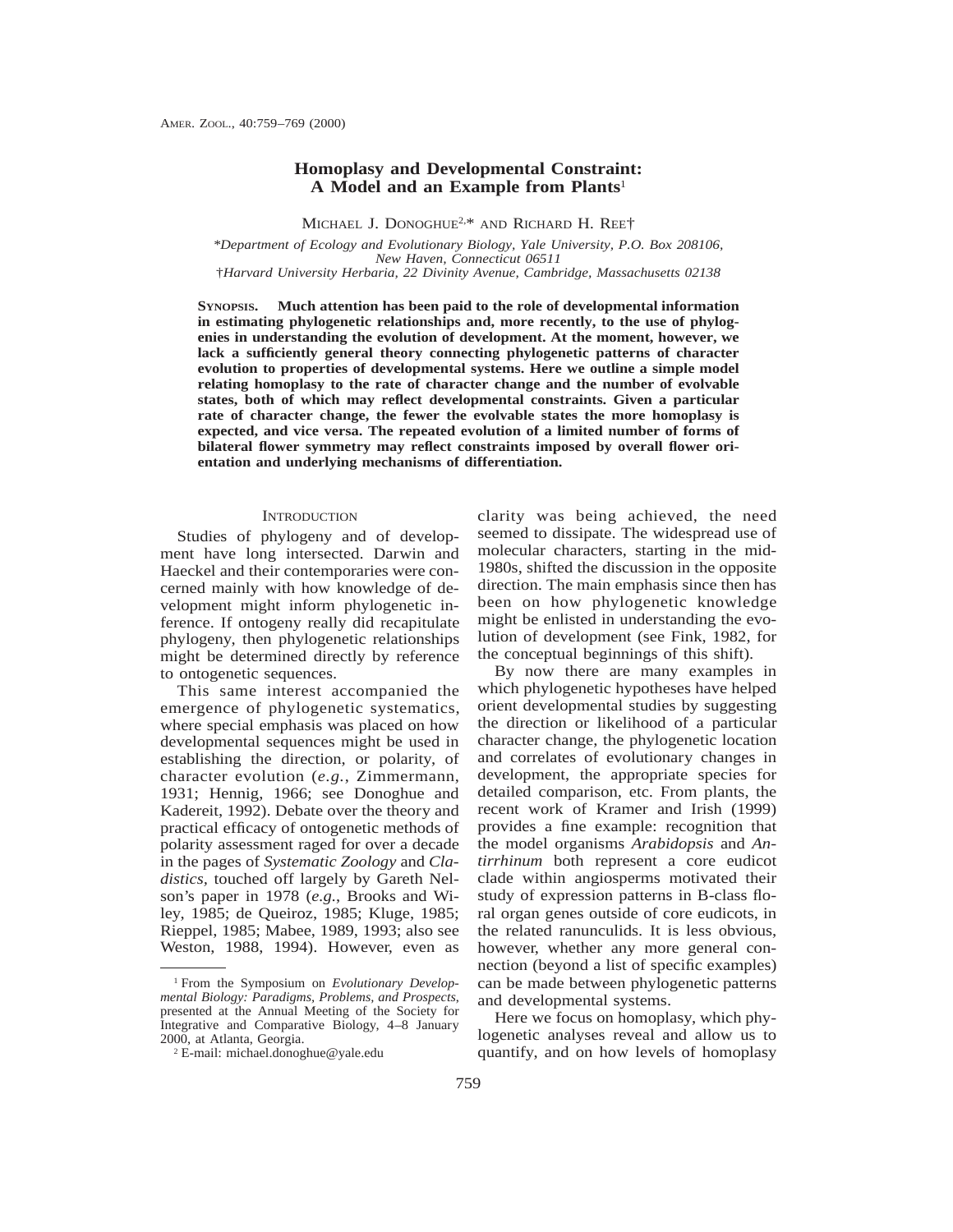might relate to underlying developmental phenomena. Our primary aim is to highlight several parameters that will be critical to the development of a general theory connecting homoplasy and development, and to formulate a simple model relating these parameters to one another. Why do we wish to do this? It is *not* because we think that such an exercise will have an especially important bearing on phylogenetic inference itself. In fact, as argued elsewhere (Sanderson and Donoghue, 1996), the level of homoplasy in real datasets is not a very good predictor of confidence in phylogenetic inferences. Instead, we are motivated by the sense that evolutionary theory is incomplete if it fails to explain why some characters show more homoplasy than others. Evolutionary biologists should, we think, be able to make reasonably accurate *a priori* predictions about the behavior of particular characters, or classes of characters, and for this purpose some general theory is needed.

Such questions have already received some thoughtful attention. It is especially appropriate to single out Rupert Reidl, for whom such issues were of paramount importance (*e.g.*, Reidl, 1978). More recently, Pere Alberch (*e.g.*, 1982), Wallace Arthur (*e.g.*, 1988), Stuart Kaufman (*e.g.*, 1993), Daniel McShea (*e.g.*, 1996), Gunter Wagner (*e.g.*, 1989), David Wake (*e.g.*, 1991), and William Wimsatt (*e.g.*, 1986) have made noteworthy contributions to the development of a general theory along these lines. Unfortunately, however, this issue has seldom found its way into mainstream evolutionary literature, where the recurrence of form is instead generally treated as a collection of examples about which generalizations are unlikely or unnecessary. Ironically, Simon Conway Morris (1998, p. 219), whose main argument against Stephen Jay Gould's ''Wonderful Life'' (1989) rested on the phenomenon of convergence, expressed this outlook quite directly: ''I am not aware of a single synthesis, and perhaps one is not really necessary: afterall rampant convergence is not in dispute and piling up example after example might exhaust rather than instruct.'' While he certainly is right to note the absence of a general treatment, we think he is wrong about the desirability of a synthesis and the prospects for a more general theory.

## **BACKGROUND**

## *Homoplasy and its measurement*

Two (or more) conditions are considered states of the same character when one of the states is thought to have given rise to the other(s) during the evolution of the group, or that they were derived from some other state present in a common ancestor (transformational homology; see Donoghue, 1992). Likewise, each state of a character is assumed at the outset to be homologous in all taxa assigned that state, in the sense of having been retained from a common ancestor in which it evolved. For a character with two states (for example) the simplest assumption is that just one change of state (or step) occurred during the evolution of the group. However, a particular phylogenetic hypothesis (*e.g.*, derived from all of the characters under consideration) may entail extra state changes in one or more characters. The term homoplasy refers to such extra steps (see Sanderson and Hufford, 1996). Homoplasy is often said to encompass convergence, parallelism, and reversal. However, it is common (see Patterson, 1982) to distinguish convergence (analogous similarities that do not pass initial tests of homology and, therefore, are not included in phylogenetic datasets) from parallelism (independent origination, revealed via phylogenetic analysis, of a condition that did pass initial homology tests).

Homoplasy can be quantified using a variety of indices, the most popular of which has been the Consistency Index (CI; Kluge and Farris, 1969; see Archie, 1996). CI is the minimum number of state changes possible for a character, or an entire set of characters, divided by the number of state changes reconstructed as having occurred on a particular tree. As the number of extra steps increases, CI decreases. Other measures take into account additional factors, such as the maximum number of state changes possible (*e.g.*, Farris, 1989; Meier *et al.*, 1991; see Archie, 1996). The behavior of these indices has been studied using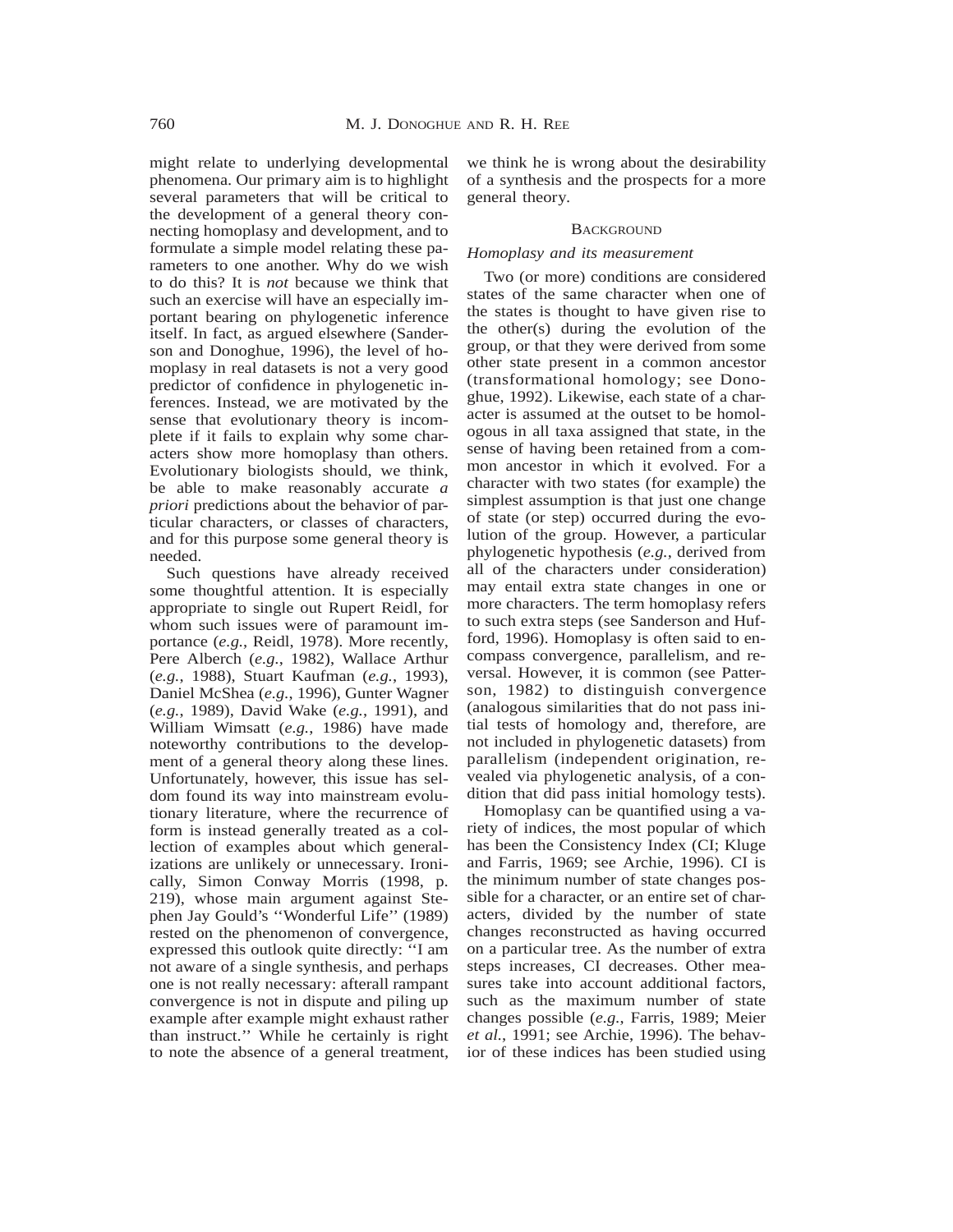both real datasets and simulations (see below), and it is clear that comparisons using any of them may be complicated by a variety of correlated factors and that no one measure is appropriate for all purposes (see Goloboff, 1991).

## *Levels of homoplasy*

What do we know about levels of homoplasy? In general, as the number of taxa increases, so does the amount of homoplasy (Sanderson and Donoghue, 1989, 1996; Archie, 1989, 1996; Klassen *et al.*, 1991; Givnish and Sytsma, 1997*a*, *b*; Hauser and Boyajian, 1997). This reflects the fact that it is impossible to see very high levels of homoplasy in parsimony analyses of a small number of taxa and that more branches mean more opportunities (under parsimony) for character changes to occur (Sanderson and Donoghue, 1989; Goloboff, 1991; Klassen *et al.*, 1991). Correlations between CI and the number of characters or the taxonomic rank of the taxa in an analysis are generally not significant in meta-analyses of real datasets, though stronger relationships have been reported in simulations (*e.g.*, Klassen *et al.*, 1991; Archie, 1996; Givnish and Sytsma, 1997*a*).

Bearing in mind the correlation of CI with number of taxa, Sanderson and Donoghue (1989) compared levels of homoplasy in plant versus animal datasets, and in morphological versus molecular data, and did not find significant differences in either case (also see Donoghue and Sanderson, 1992). When many more molecular studies were included they found that morphological and DNA sequence datasets showed about the same levels of homoplasy, but that restriction fragment studies (which entailed mapping of restriction sites) tended to show less (Sanderson and Donoghue, 1996). Givnish and Sytsma (1997*b*) and Jansen *et al.* (1998) obtained similar results: restriction site studies generally showed less homoplasy than DNA sequence or morphological studies. Givnish and Sytsma (1997*b*) also reported a slight but significant difference between morphology and DNA sequences, and concluded that, in general, molecular data show less homoplasy than morphological data. However, when

the 50 plant morphological datasets from Sanderson and Donoghue (1996; CI's recalculated with autapomorphies excluded) are added to their dataset the difference between morphology and sequences disappears (M. Donoghue, unpublished).

Several other contrasts have been analyzed. For example, Donoghue and Sanderson (1994) subdivided ten flowering plant morphological datasets into pubescence characters, leaf characters, and flower characters, and found similar levels of homoplasy across the three classes. de Quieroz and Wimberger (1993) compared morphological versus behavioral datasets (and morphological versus behavioral characters within datasets) and found little difference in homoplasy between these. Foster *et al.* (1996), on the other hand, compared display and non-display behavioral traits across eight animal datasets and suggested that display characters may show less homoplasy than non-display characters.

Most studies have focused on characters in which variation is coded as discrete states (*e.g.*, presence or absence of a morphological structure or a restriction site), but some attention has also been given to levels of homoplasy in continuously varying characters. Ackerly and Donoghue (1998) formulated a continuous-character analog of the Retention Index (Farris, 1989; see Archie, 1996), which they called the Quantitative Convergence Index (QVI). Application of this measure to a set of leaf and plant architectural characters in maples (*Acer*) revealed exceptionally high levels of homoplasy in most of these traits (Ackerly and Donoghue, 1998). It is important to note, however, that they measured homoplasy only in characters that were mapped onto the phylogeny after the fact (and which might not have passed initial similarity tests), as opposed to characters that were included in the analysis from the outset (as in the meta-analyses discussed above). In general, the former are expected to show more homoplasy than the latter.

### A SIMPLE MODEL

The most obvious finding of the studies reviewed above is that there is great variation in homoplasy among characters within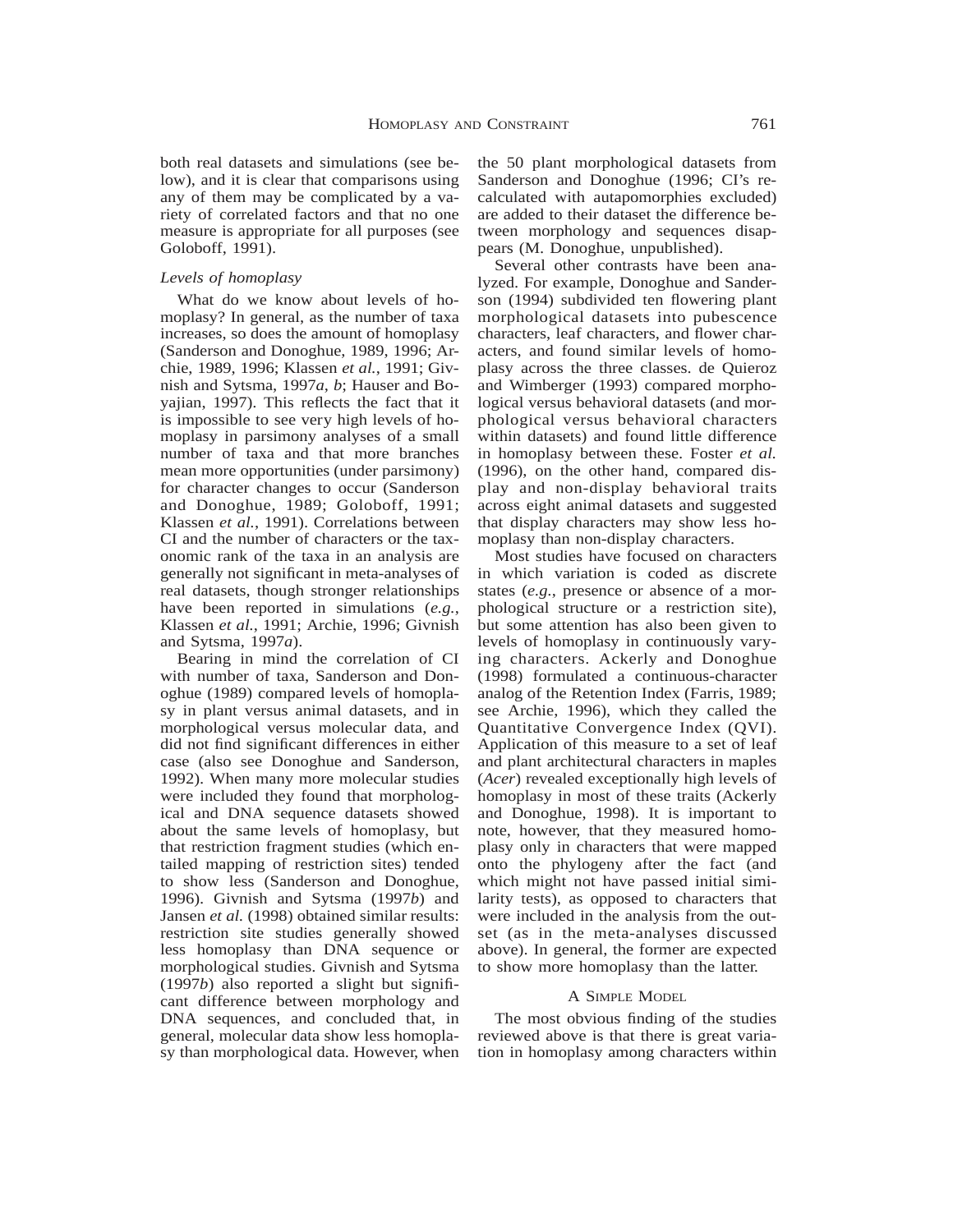any of the classes of characters examined. Some characters undergo little change and show little homoplasy; others in the same datasets undergo many changes and show high levels of homoplasy. Can we identify parameters that will partition any set of characters into those with high levels of homoplasy and those with low levels? We could, of course, continue to examine standard contrasts (*e.g.*, molecules versus morphology) in the hope of eventually identifying significant differences from which generalizations could be drawn. Alternatively, we could develop a model from which some predictions could be derived. What follows is an attempt along these lines.

Given a particular tree (*i.e.*, holding the number of taxa, tree shape, and branch lengths constant), we expect lower rates of character change to yield lower levels of homoplasy than higher rates. However, the outcome depends on another variable, namely the number of evolvable states of a character. If the number of states were unlimited, then each change (no matter how many actually occured) might lead to a different state, and we would see little or no recurrence. In contrast, if the number of states were strictly limited (*e.g.*, to two alternative states), then a high rate of change, over a large enough tree, guarantees a high level of homoplasy.

These simple expectations are borne out by a number of observations. For example, the connection between rate and homoplasy was verified in a simulation by Archie (1996) and, indirectly, in a simulation that examined levels of homoplasy as a function of the percentage of the characters that changed along each branch of a tree (Hauser and Boyajian, 1997). Results obtained by Ackerly and Donoghue (1998) for continuously varying characters are consistent with the predictions relating rate and number of evolvable states to homoplasy. In a system with (in effect) an unlimited number of states they found no correlation between the amount/rate of character change and level of homoplasy.

In practice, rate of character change and number of states may be correlated. If rates are very low then few states will be ob-

served, even if, in theory, there were many evolvable states. Likewise, high rates of change might tend to result in the evolution of more states. Under these circumstances, low rate characters with few states might exhibit about the same amount of homoplasy as high rate characters with more states. There are, however, other possibilities. Importantly, a high rate of change does not guarantee the evolution of more states, because this may be limited for developmental or functional reason. If such constraints existed, then a high rate of change would lead instead to toggling back and forth between the few possible states, and hence to high levels of homoplasy.

To explore these relationships further we carried out a set of computer simulations. Given an evolutionary rate (probability of change),  $\mu$ , a character C with N states, and a phylogeny with root node R:

(1) R was initialized as state 0.

(2) Descendant nodes of R were traversed recursively, with the following procedure followed for each node D: the probability  $\mu$  was evaluated to determine whether a character state change occurred along the branch leading from D's direct ancestor. If a change did occur, the state assigned to D was drawn from a uniform distribution of all possible states of C (*i.e.*, characters had a 1/N chance of changing to the same state). If a change did not occur, then D was assigned the same state as its immediate ancestor.

(3) The consistency index was calculated for C, and we took the inverse of this value as the measure of homoplasy.

We conducted simulations on a pectinate (comb-like) 16-taxon tree over a range of evolutionary rates (mutation probability) and evolvable character states, and calculated average homoplasy from 1,000 simulated characters for each combination of variables. The results are shown in Figure 1.

As expected, homoplasy shows a negative relationship with number of character states for all values of evolutionary rate, and a positive relationship with rate for every number of evolvable states. Experiments with completely symmetrical bifurcating trees yielded similar results. The ef-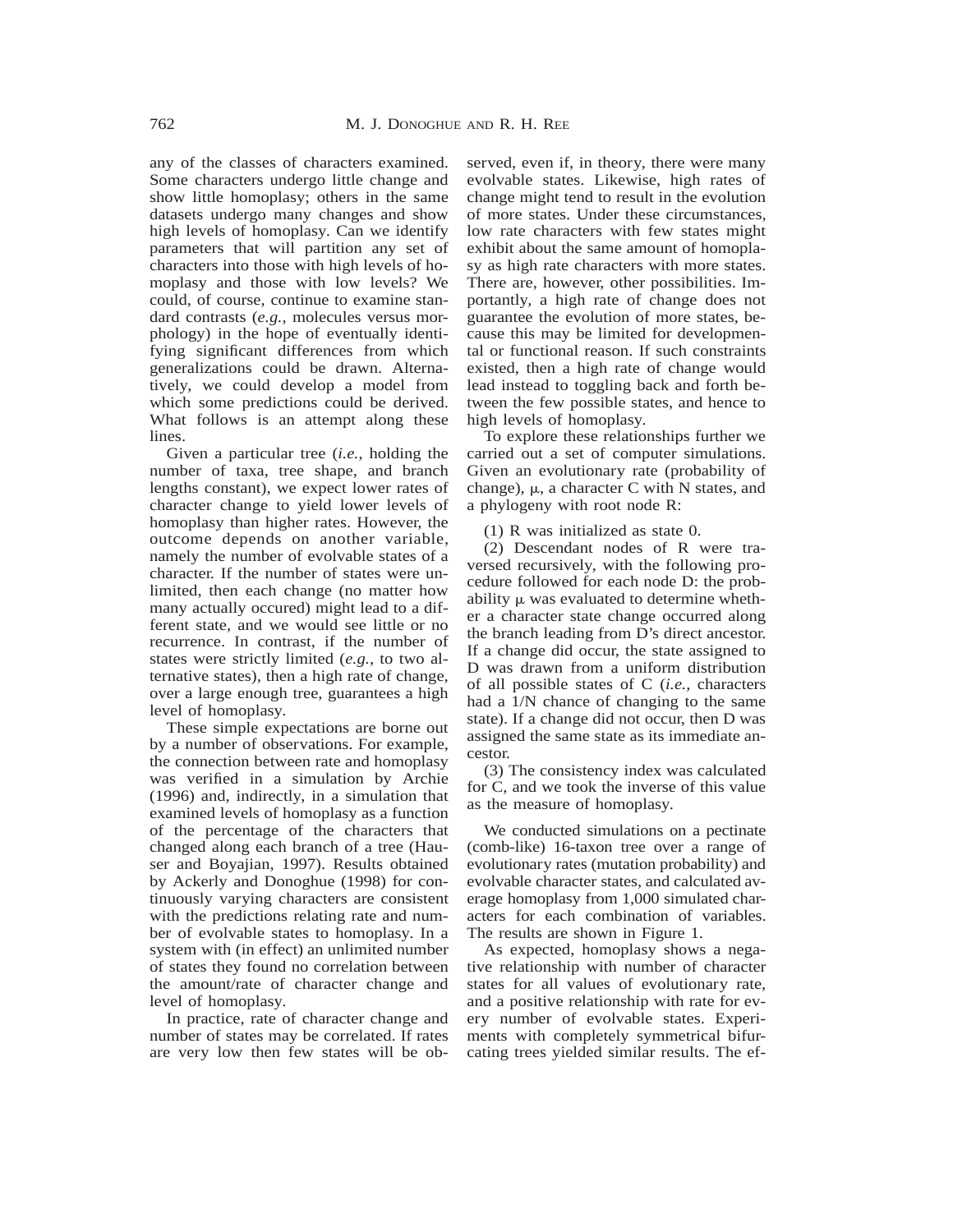

FIG. 1. Results of simulations of character evolution on a pectinate (comb-like) phylogeny with 16 terminal nodes, showing the relationship between homoplasy (measured as one minus the consistency index, averaged over 1,000 characters), the number of evolvable character states, and the probability of mutation (character state change) along internal branches. Homoplasy increases with the probability of change and decreases with the number of evolvable character states.

fect of using trees with more taxa is to shift the surface to the right along the x-axis; a larger tree allows more branches along which changes can occur, and therefore will, on average, show more homoplasy for any particular combination of rate and number of states.

This model suggests a variety of tests using real datasets, but these are more difficult than one might suppose. On the surface one could compare levels of homoplasy in characters with more versus fewer states, such as restriction site characters with two states, nucleotide characters with four states, and amino acid characters with twenty. The difficulty in such comparisons is that the number of evolvable states (the critical parameter in our model) may be far fewer than the maximum number possible in theory, owing to developmental or functional constraints (see below). This is perhaps most obvious in molecular data, where, for example, transitions are typically favored over transversions, and substitutions of amino acids with similar properties (hydrophobicity, etc.) are favored over those with very different properties. An alternative would be to view the number of observed states of a character (within or across datasets) as reflecting constraint, and see how well this predicts homoplasy. Homoplasy comparisons among classes of characters that differ in rate of change would be instructive, though this may often be confounded by the rate/number of states correlation. Based on rate differences among codon positions, for example, one might expect the most homoplasy at 3rd sites. The fact that this is not always the case (*e.g.*, Olmstead *et al.*, 1998; Sennblad and Bremer, 2000) may reflect severe constraints on the acceptable substitutions at first and second sites. That is, although there may be fewer changes at 1st and 2nd sites, there may also be more homoplasy owing to functional constraints on the number of states.

## LIMITS ON THE NUMBER OF STATES

The model presented above highlights the number of states of a character as an important predictor of levels of homoplasy. What, then, determines the number of states? Unfortunately, there are several possibilities, and in real cases these may be difficult to distinguish.

One possibility is that the number of states is largely an artifact of taxonomic practice and/or the level of resolution of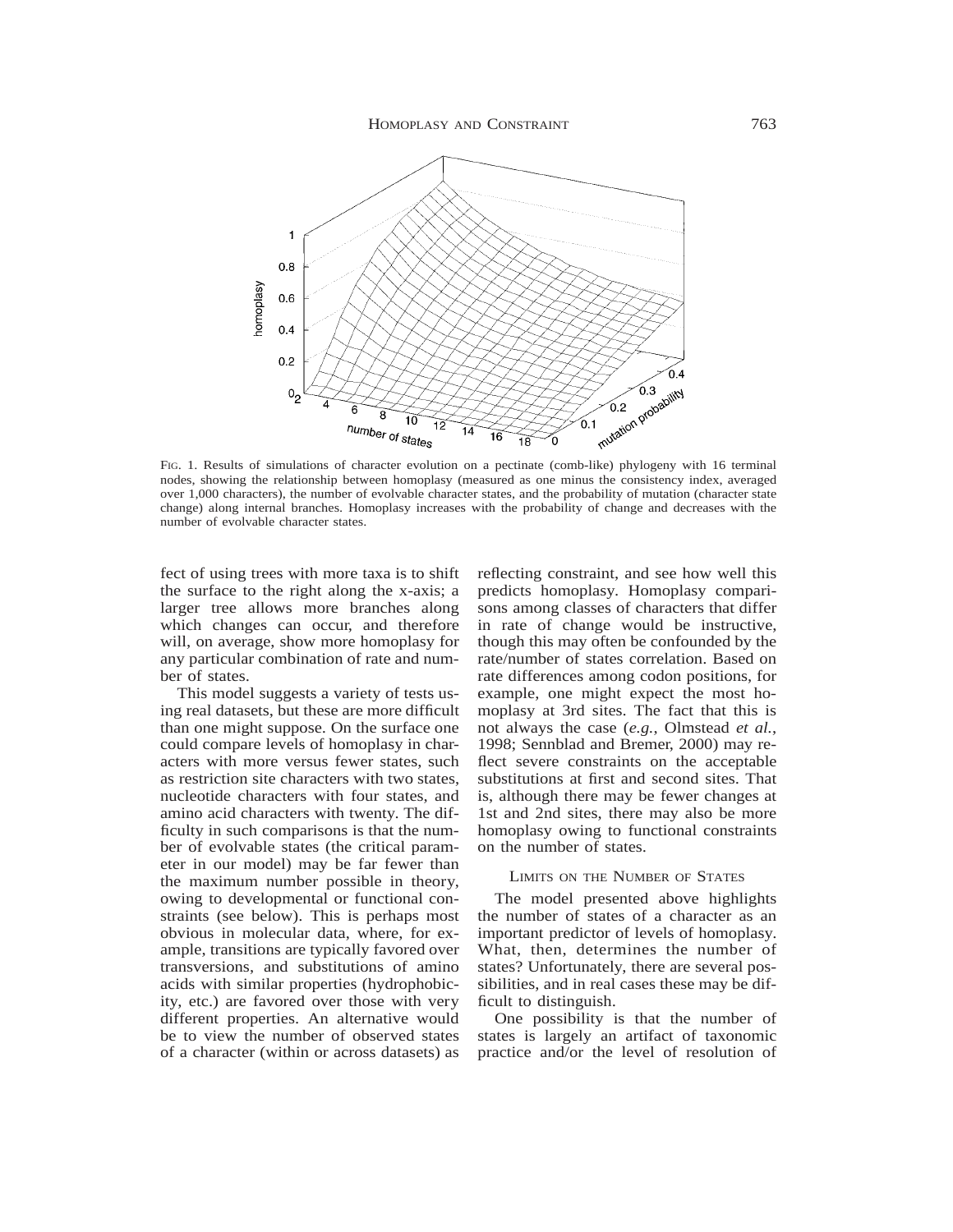particular methods. Initial homology criteria are not applied with the same level of stringency in all cases, depending on available evidence (see Donoghue and Sanderson, 1994). In morphology, for example, relevant details of anatomy and development are often lacking, and decisions about states are based then on superficial appearances. In general, this results in the recognition of fewer states, and hence increased homoplasy. If additional data were available, differences between conditions initially scored as being the same might become apparent, leading to the recognition of additional states. It is common, in fact, for authors to highlight, after the fact, subtle differences among states discovered to have arisen independently (*e.g.*, see discussion of *Viburnum* fruit color in Baldwin *et al.*, 1995). Related to this point is the desire (seldom made explicit) to recognize fewer states for morphological characters in order to obtain a reasonably well-resolved hypothesis of relationships. Afterall, if every taxon were scored as having a separate state, based on subtle differences, the character would lose its power to resolve phylogenetic relationships. This tendency to ''lump'' may result in errors, perhaps especially in cases of reduction (*e.g.*, see discussion of megaspore walls in Gnetales and angiosperms in Donoghue and Doyle, 2000).

Restriction enzyme analyses provide an example of a limitation on the number of states imposed by the method of detection. Restriction sites are scored as being present or absent, but losses of a site might occur by changes in any of the constituent nucleotides (DeBry and Slade, 1985). If we could compare the underlying sequences directly, we might find that different nucleotide substitutions accounted for the loss of a site in different taxa, and score them as having different states. On the surface, presence–absence scoring should increase the level of homoplasy, yet, as noted above, restriction site data tend to show high CI's. The reason for this is still unclear, but it is worth noting that all nucleotide positions within a restriction site are probably not equally free to vary (owing to functional constraints), so that presence–absence scor-

ing might relatively accurately reflect changes in just one or two nucleotides within the site. Furthermore, restriction site mapping becomes untenable when levels of divergence are too great, so that such studies have a built-in mechanism for excluding characters that might otherwise inflate the level of homoplasy. We suspect that much higher levels of divergence are tolerated in molecular sequence analyses and in morphology than in restriction site studies.

While it is certain that methodological artifacts do exist, and may in part be responsible for the numbers of states that are recognized, it is equally certain that this is not the whole story. There are several obvious and presumably powerful forces that limit the number of states observed to a subset of those that are theoretically attainable (Wake, 1991; also see Meyer, 1999, on the ''re-awakening'' of developmental mechanisms; and Wagner, 2000, on the "exhaustion" of morphological character states). One of these is selection on function. Some states are not seen simply because they are relatively disadvantageous and are weeded out. Other states may arise frequently, being accessible adaptations to particular circumstances. Properties of developmental systems also might bias or channel the variability that emerges from the process, rendering some outcomes more likely than others (see Maynard Smith *et al.*, 1985). Even if developmental systems were infinitely malleable, and any state could eventually be achieved, the existence of a particular developmental system at a particular point in phylogeny renders some changes more likely than others. In the next section we provide a concrete example of what we believe to be a developmental constraint on the number of states and hence the level of homoplasy.

## A PLANT EXAMPLE

Recently, we analyzed the evolution of flower symmetry using a large composite tree of asterid angiosperms (Donoghue *et al.*, 1998; Ree and Donoghue, 1999), a group of some 65,000 species that includes most of the flowering plants with sympetalous corollas (petals fused into a tube). We concluded (see Fig. 2) that the first asterids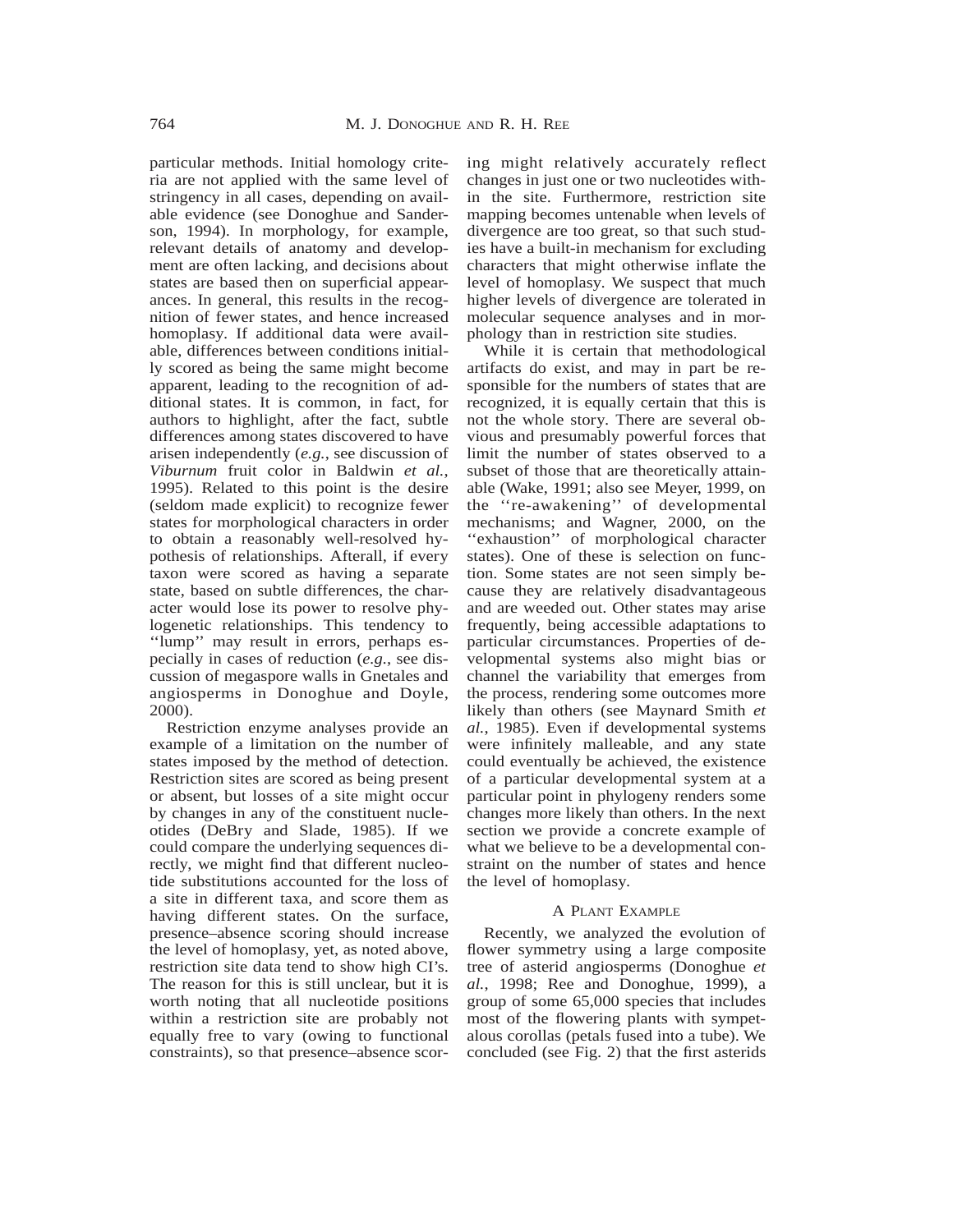

FIG. 2. Possible evolutionary paths from a radially symmetrical (actinomorphic) flower in the inferred ancestor of asterid angiosperms (shown at left) to the most common forms of bilaterally symmetrical (zygomorphic) flowers found among Asteridae. Each flower is depicted as a pair of diagrams: an outline of the corolla, viewed face-on (above), and a floral diagram showing the orientation of petals relative to the stem (above) and a subtending bract (below). Dashed lines on upper diagrams indicate axes of symmetry and those on the lower diagrams show planes of greatest dorso-ventral differentiation. Given a flower with five petals, a medially positioned ventral petal, and a single dorso-ventral axis of symmetry, three basic forms of bilateral symmetry are possible: (A) two dorsally oriented petals and three ventrally oriented petals (2:3 pattern); (B) four dorsal petals and a single ventral petal (4:1 pattern); and (C) all five petals ventrally oriented (0:5 pattern).

probably had radially symmetrical (actinomorphic, or polysymmetric) corollas, and that bilaterally symmetrical (zygomorphic, or monosymmetric) corollas evolved at least eight times independently, and were then secondarily lost at least nine times within bilaterally symmetrical clades (especially within the lamiid clade that includes the snapdragons, mints, and their relatives). These results are robust over a range of weights applied to changes in the two directions (Donoghue *et al.*, 1998; Ree and Donoghue, 1998). Furthermore, maximum likelihood analyses, taken at face value, suggest that transitions from a bilateral to a radial corolla are more likely than changes in the other direction (Ree and Donoghue, 1999).

Within each of the major bilaterally symmetrical clades, it appears that there have been frequent changes in the form of zygomorphy (Donoghue *et al.*, 1998). In the most common pattern, two upper (dorsal, adaxial) petals are differentiated from three lower (ventral, abaxial) petals (Fig. 2A). We refer to this as the 2:3 pattern. The 4:1 pattern features four upper and one lower petal (Fig. 2B), and in the 0:5 form all five petals are shifted to the lower side of the flower (Fig. 2C). Ignoring for the moment a few very important exceptions (see below), these three forms have each evolved repeatedly, while other readily imaginable forms (3:2, 1:4, etc.) are not encountered. Why do we see the recurrence of certain forms and not others?

We suggest that a large part of the explanation relates to the nature of flower development in asterids. Ancestrally, and most commonly, asterid flowers are oriented such that, from the inception of organ primordia on the flower meristem, there are five petals, one of which is in a medial position on the lower (ventral, abaxial) side of the flower (all flowers in Fig. 2). As long as this arrangement is maintained, and given an underlying mechanism for dorso-ventral differentiation, then only the three commonly observed forms of bilateral symmetry (2:3, 4:1, 0:5) are possible (Fig. 2). Given this limitation on the number of states, changes in the form of symmetry (for whatever reason) have resulted in considerable homoplasy.

Regarding developmental mechanisms underlying these patterns, we know a great deal about one 2:3 flower, the common snapdragon (*Anthirrinum majus*), thanks to the work of Enrico Coen and colleagues (*e.g.*, Coen, 1996; Lou *et al.*, 1996). In this case normal development entails expression of a gene called CYCLOIDEA (among several others) in the dorsal, but not in the ventral, region of the flower primordium. It is possible therefore, that evolutionary shifts in the form of bilateral symmetry have entailed changes in the zone of CYCLOIDEA expression (*e.g.*, over a larger region of the primordium in 4:1 flowers than in 2:3 flowers), and the effects of this on downstream genes (Donoghue *et al.*, 1998). This is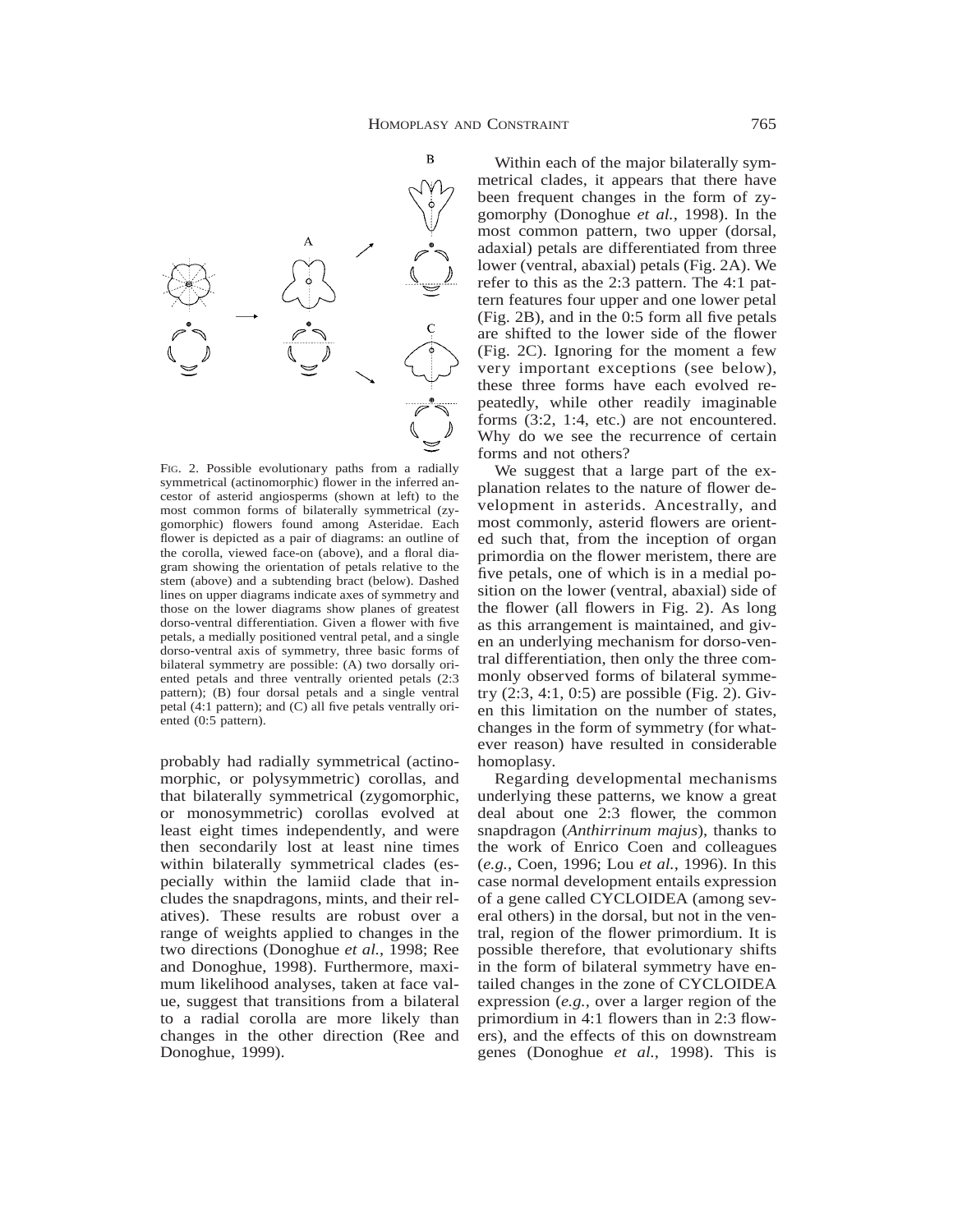

FIG. 3. Examples of evolutionary modifications of the ancestral flower form in asterid angiosperms (other modifications are thought to have occurred, but are not shown here). The shaded area represents the common transitions, as shown in Figure 1. (A) A  $180^\circ$  shift in the position of petal primordia on the meristem results in a medially positioned dorsal petal and allows the evolution of 3:2, 1:4, and 5:0 forms of bilateral symmetry. Other shifts away from the ancestral condition include: (B) reduction in the number of petals (derived from bilaterally symmetrical flowers in some lineages, as in *Plantago*; see text); and (C) assymetry, with differentiation along an axis oblique to the dorso-ventral axis (derived from bilaterally symmetrical flowers in some lineages, as in *Centranthus*; see text).

strictly conjecture, however, as the appropriate comparisons have not yet been made.

There are several potentially independent elements of the underlying system (petal number, dorso-ventral differentiation, flower orientation), and modification of any one of these opens up the possibility of new forms of bilateral symmetry (Fig. 3). Perhaps most obviously, there could be a change in the number of petals (*e.g.*, a reduction to four petals in Fig. 3B), which would open up possibilities such as 1:3,3: 1, etc. In asterids, shifts from five to four petals have occurred on a number of occasions, some of these within radially symmetrical clades (*e.g.*, as in Rubiaceae). In some cases a change from five to four has accompanied a shift from bilateral to radial symmetry, as in the common plantain (*Plantago*) within ''Scrophulariaceae'' (Donoghue *et al.*, 1998; Reeves and Olmstead, 1998; Endress, 1998). Another possibility is a shift from strictly dorso-ventral differentiation of the flower primordium to a mechanism yielding assymetrical flowers (as in Fig. 3C). This has seldom occurred within asterids, but there are several documented cases, such as in *Centranthus* within Valerianaceae (Endress, 1999). In this case, differentiation of one of the two dorsal petals from the other four petals yields what appears to be a 1:4 pattern.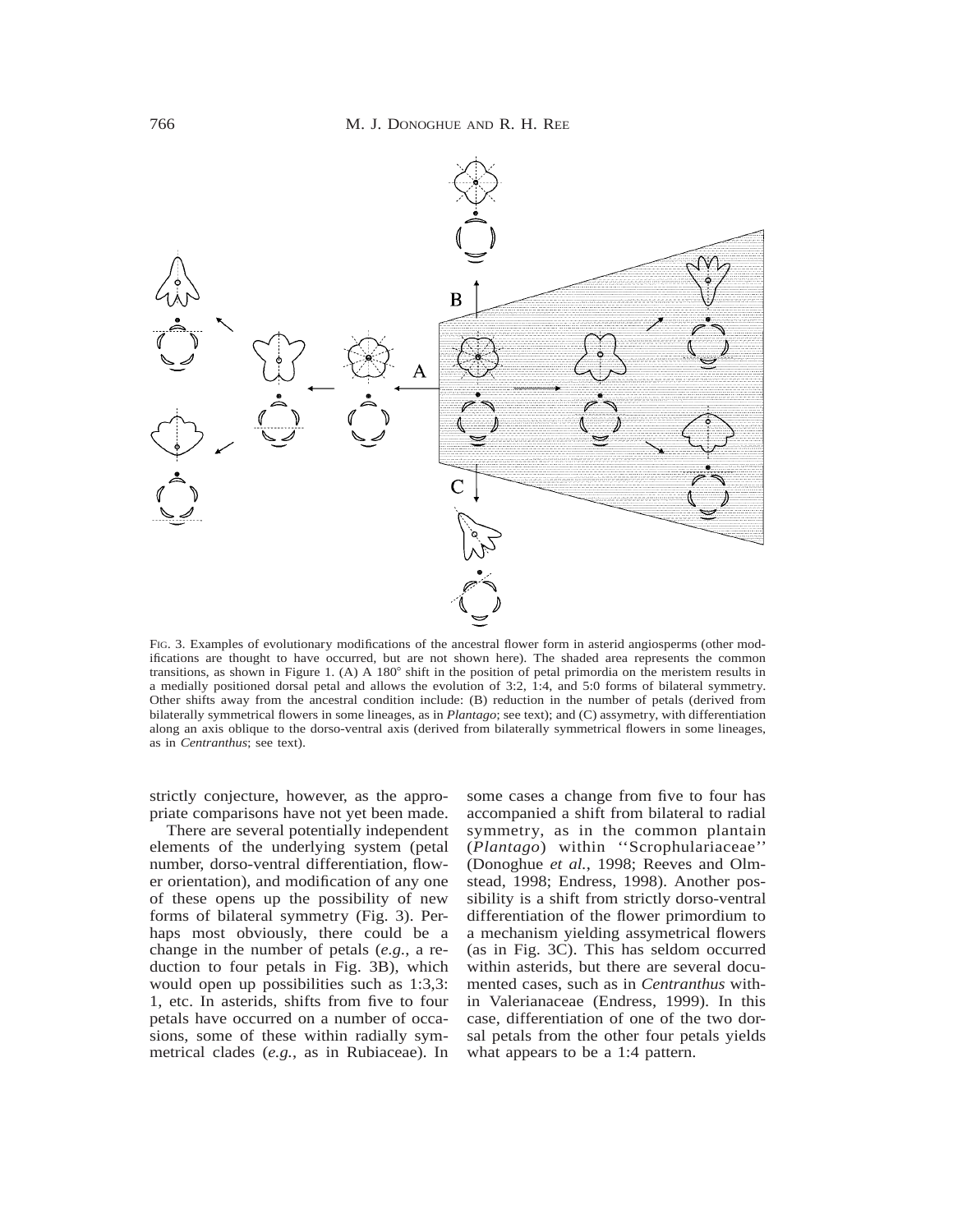However, perhaps the most interesting and common "escape" from the typical asterid syndrome involves a 180° reorientation, such that the medial petal is in the dorsal position from the inception of organ differentiation (Fig. 3A). Such a shift occurred within the ericad lineage (Ericaceae), and where bilateral flowers have evolved within this group, as within the familiar *Rhododendron,* we encounter the unfamiliar 3:2 flower form. Similarly, but quite independently, in the lobelia lineage (Lobeliaceae) we see the same  $180^\circ$  shift in underlying orientation, and again encounter 3: 2 flowers, as in *Nemacladus* and its relatives. Curiously, in many lobeliads the flowers undergo ''resupination,'' twisting 180° much later in development (after the flowers are well formed). Consequently, most lobeliad flowers, as they are eventually encountered by pollinators, have reverted to the common 2:3 orientation. This phenomenon suggests that selection for the typical asterid arrangements may also play an important role in limiting the number of states.

The point of this example is that as long as typical asterid flower development is maintained, a limited number of forms of zygomorphy are possible, and other forms are effectively off limits. We see toggling between the standard 2:3, 4:1, and 0:5 patterns because overall orientation and mechanisms of dorso-ventral differentiation, which are established very early in flower development, appear to be more conserved than down-stream features, including overall symmetry and, in particular, the forms of bilateral symmetry.

This is most certainly not to say, however, that the underlying constraints in this system (petal number, dorso-ventral differentiation, flower orientation) are absolute. In fact, as we have emphasized, each of these characters has undergone change within asterids (and elsewhere in angiosperms). Breakdown of any one of the constraining factors renders the standard forms of bilateral symmetry off limit, but opens up a new set of possible forms. As emphasized in Figure 3, a  $180^\circ$  change in flower orientation in several clades made possible 3:2, 1:4, and 5:0 flower forms.

## **CONCLUSIONS**

Activity at the intersection of phylogenetic systematics and developmental biology has shifted over the years. The old problem of inferring character polarity from ontogenetic sequences has faded into the background as phylogenetic attention has increasingly focused on the analysis of molecular data. Emphasis is now placed on how knowledge of phylogeny can be put to use in understanding the evolution of development. At this point, however, general theory at this intersection is rather limited. In particular, although properties of developmental systems are presumably in some way responsible for observed patterns of homoplasy, we still lack a predictive theory relating these phenomena. Our hope is to draw attention to the need for such a theory. In particular, we have highlighted the need to better understand how the rate of character change and limitations on the number of evolvable states interact in determining levels of homoplasy.

A variety of factors bear on the number of states entered into phylogenetic analyses, including artifacts of taxonomic practice and methods of analysis. Ultimately, however, selection on function and properties of developmental systems place bounds on the number of realized states. Wake (1991) argued, with examples from salamanders, that developmental constraint was a primary cause of homoplasy. We suggest that the same is true in plants. The flower symmetry case highlighted here provides one example, but we suppose there are many others. For instance, constraints related to the individuation of floral organs and to the timing of developmental events may help explain characteristic changes in the number of flower parts (*e.g.*, repeated addition and subtract of whole sets of stamens). To whatever degree developmental systems place limits on character evolution, we have argued that they will influence patterns in homoplasy. Conversely, the analysis of homoplasy will illuminate our understanding of development.

### ACKNOWLEDGMENTS

We are especially grateful to David Baum for valuable discussions, and to au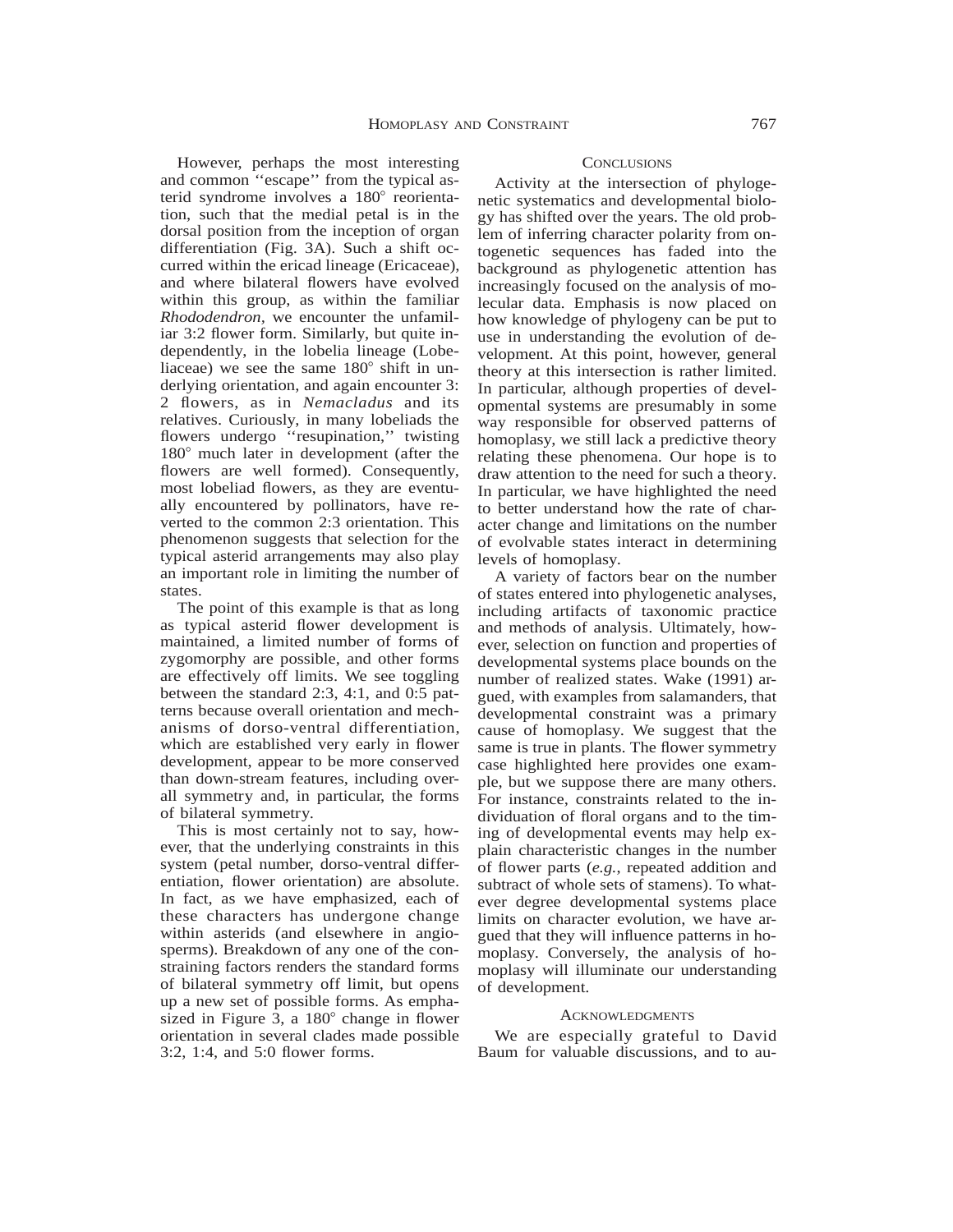diences at Harvard, Yale, Duke, UC Berkeley, Ohio University, and Stockholm who commented on this material. Dick Olmstead and another reviewer provided very helpful comments on the manuscript. We also thank the organizers of the SICB symposium for inviting MJD to participate, the other speakers for their input, and Billie Swalla for her patience throughout.

#### **REFERENCES**

- Ackerly, D. D. and M. J. Donoghue. 1998. Leaf size, sapling allometry, and Corner's rules: Phylogeny and correlated evolution in maples (*Acer*). Amer. Nat. 152:767–791.
- Alberch, P. 1982. Developmental constraints in evolutionary processes. *In* J. T. Bonner (ed.), *Evolution and development,* pp. 313–332. Springer Verlag, Berlin.
- Archie, J. W. 1989. Homoplasy excess ratios: New indices for measuring levels of homoplasy in phylogenetic systematics and a critique of the consistency index. Syst. Zool. 38:253–269.
- Archie, J. W. 1996. Measures of homoplasy. *In* M. J. Sanderson and L. Hufford (eds.), *Homoplasy. The recurrence of similarity in evolution,* pp. 153–188. Academic Press, San Diego.
- Arthur, W. 1988. *A theory of the evolution of development.* Wiley-Interscience, New York.
- Baldwin, B. G., M. J. Sanderson, M. J. Porter, M. F. Wojciechowski, C. S. Campbell, and M. J. Donoghue. 1995. The ITS region of nuclear ribosomal DNA: A valuable source of evidence on angiosperm phylogeny. Ann. Missouri Bot. Gard. 82: 247–277.
- Brooks, D. R. and E. O. Wiley. 1985. Theories and methods in different approaches to phylogenetic systematics. Cladistics 1:1–11.
- Coen, E. S. 1996. Floral symmetry. EMBO J. 15: 6777–6788.
- Conway Morris, S. 1998. *The crucible of creation. The Burgess Shale and the rise of animals.* Oxford University Press, Oxford.
- DeBry, R. W. and N. A. Slade. 1985. Cladistic analysis of restriction endonuclease cleavage maps within a maximum-likelihood framework. Syst. Zool. 34: 21–34.
- de Queiroz A. and P. H. Wimberger. 1993. The usefulness of behavior for phylogeny estimation: Levels of homoplasy in behavioral and morphological characters. Evolution 47:46–60.
- de Queiroz, K. 1985. The ontogenetic method for determining character polarity and its relevance to phylogenetic systematics. Syst. Zool. 34:280–299.
- Donoghue, M. J. 1992. Homology. *In* E. Fox Keller and E. Lloyd (eds.), *Keywords in evolutionary biology,* pp. 170–179. Harvard University Press, Cambridge, Massachusetts.
- Donoghue, M. J. and J. A. Doyle. 2000. Demise of the anthophyte hypothesis? Curr. Biol. 10:R106– R109.
- Donoghue, M. J. and J. W. Kadereit. 1992. Walter

Zimmermann and the growth of phylogenetic theory. Syst. Biol. 41:74–85.

- Donoghue, M. J., R. H. Ree, and D. A. Baum. 1998. Phylogeny and the evolution of flower symmetry in the Asteridae. Trends Plant Sci. 3:311–317.
- Donoghue, M. J. and M. J. Sanderson. 1992. The suitability of molecular and morphological evidence in reconstructing plant phylogeny. *In* P. S. Soltis, D. E. Soltis, and J. J. Doyle (eds.), *Molecular systematics in plants,* pp. 340–368. Chapman and Hall, New York.
- Donoghue, M. J. and M. J. Sanderson. 1994. Complexity and homology in plants. *In* B. Hall (ed.), *Homology. The hierarchical basis of comparative biology,* pp. 393–421. Academic Press, San Diego.
- Endress, P. K. 1998. *Antirrhinum* and Asteridae—evolutionary changes of floral symmetry. Symp. Ser. Soc. Exp. Biol. 53:133–140.
- Endress, P. K. 1999. Symmetry in flowers: Diversity and evolution. Int. J. Plant Sci. 160:S3–S23.
- Farris, J. S. 1989. The retention index and the rescaled consistency index. Cladistics 5:417–419.
- Fink, W. L. 1982. The conceptual relationship between ontogeny and phylogeny. Paleobiology 8:254– 264.
- Foster, S. A., W. A. Cresko, K. P. Johnson, M. U. Tlusty, and H. E. Willmott. 1996. Patterns of homoplasy in behavioral evolution. *In* M. J. Sanderson and L. Hufford (eds.), *Homoplasy. The recurrence of similarity in evolution,* pp. 245–269. Academic Press, San Diego.
- Givnish, T. J. and K. J. Sytsma. 1997*a*. Consistency, characters, and the likelihood of correct phylogenetic inference. Mol. Phyl. Evol. 7:320–330.
- Givnish, T. J. and K. J. Sytsma. 1997*b*. Homoplasy in molecular vs. morphological data: The likelihood of correct phylognetic inference. *In* T. Givnish and K. Sytsma (eds.), *Molecular evolution and adaptive radiation,* pp. 55–101. Cambridge University Press, New York.
- Goloboff, P. A. 1991. Homoplasy and the choice among cladograms. Cladistics 7:215–232.
- Gould, S. J. 1989. *Wonderful life. The Burgess Shale and the nature of history.* W. W. Norton, New York.
- Hauser, D. L. and G. Boyajian. 1997. Proportional change and patterns of homoplasy: Sanderson and Donoghue revisited. Cladistics 13:97–100.
- Hennig, W. 1966. *Phylogenetic systematics.* University of Illinois Press, Urbana, Illinois.
- Jansen, R. K., J. L. Wee, and D. Millie. 1998. Comparative utility of chloroplast DNA restriction site and DNA sequence data for phylogenetic studies in plants. *In* P. S. Soltis, D. E. Soltis, and J. J. Doyle (eds.), *Molecular Systematics of Plants II: DNA sequencing,* pp. 87–100. Kluwer, Boston.
- Kaufman, S. A. 1993. *The origins of order.* Oxford University Press, New York.
- Klassen, G. J., R. D. Mooi, and A. Locke. 1991. Consistency indices and random data. Syst. Zool. 40: 446–457.
- Kluge, A. G. 1985. Ontogeny and phylogenetic systematics. Cladistics 1:13–27.